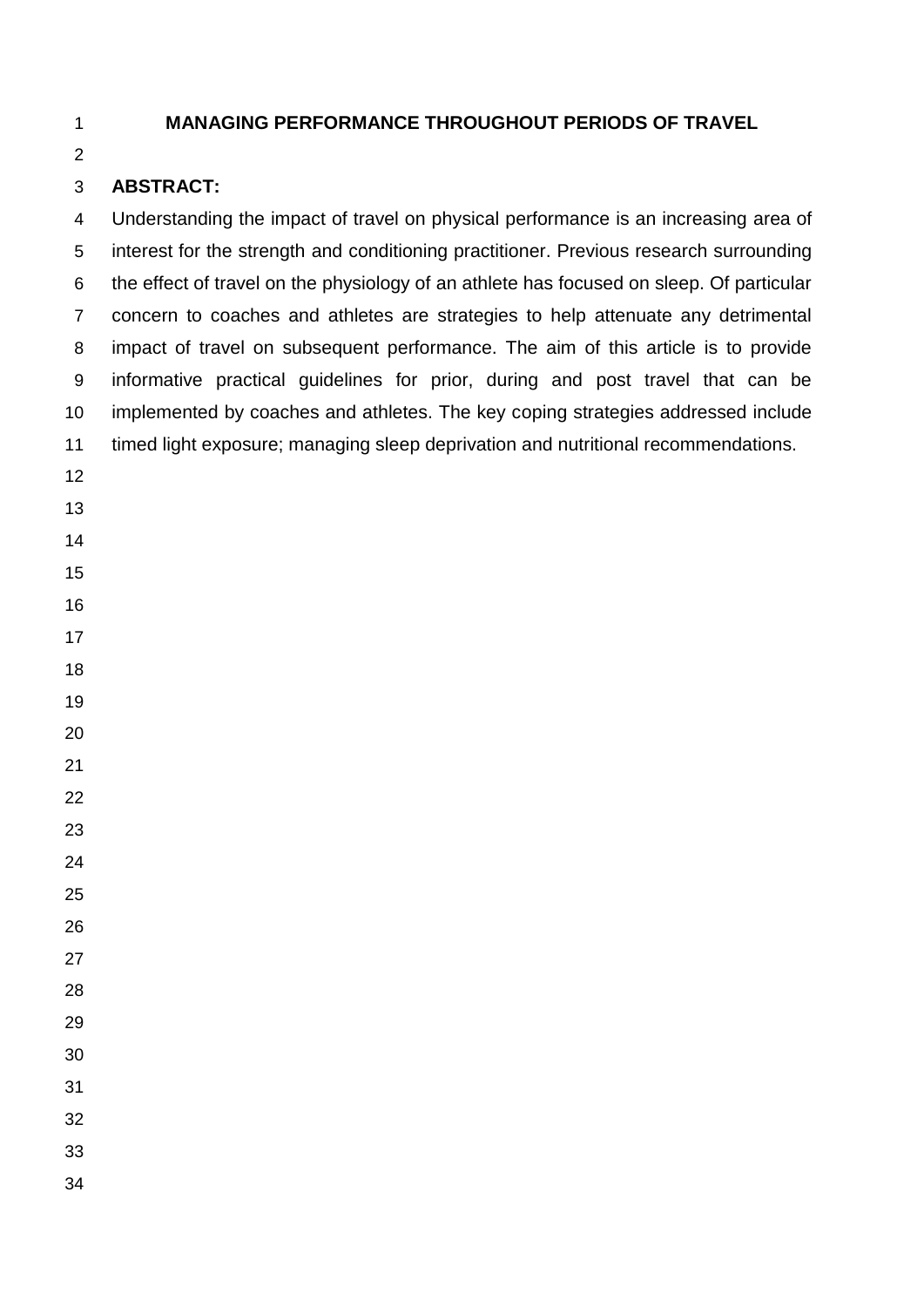#### **INTRODUCTION:**

 Long distance travel for training camps and competition is becoming more common. The unique combination of physiological, psychological and environmental factors associated with travel may cause detrimental effects on an athlete's ability to recover and perform (8, 35, 39, 51). Dependant on the direction and length of the travel, these factors may include jet lag, disruption of circadian rhythm, joint stiffness, dehydration and sleep disruption (24, 35). While these undesirable side effects of travel are difficult to avoid, a greater understanding of the fatigue inducing mechanisms involved may help the strength and conditioning coach to implement strategies that reduce the potential decrement in performance. Therefore, throughout this review, the physiological mechanisms behind the performance effect of travel are outlined with the aim to discuss practical solutions to the raised concerns.

- 
- 

### **MECHANISMS OF TRAVEL FATIGUE**

 Desynchronosis dysrhythmia, commonly referred to as 'jet lag', is a set of transitory alternations in human physiological functions affected by rapid air travel across time zones leading to decrement in mental and physical performance (13, 52). Jet lag is found to be more complex and greater after trans meridian compared to trans latitudinal travel due to the changes in time zones (51). Jet lag can manifest as: sleep disturbances, daytime fatigue, lack of concentration, headaches, irritability, loss of appetite and gastrointestinal disturbances (28, 50). Most of the symptoms associated with jet lag mainly occur due to the desynchronization between the body's internal time-keeping system and the external environment (38). During eastwardly travel, there is a need for a circadian phase advance (sleep promotion), which is much more difficult to accommodate compared to a circadian phase delay (sleep deterrence) required for westward travel (16, 52). Subsequently, the effect of jet lag remains longer with eastbound compared to westbound travel (16, 52). However, irrespective of the direction of travel, the body's circadian rhythm can be resynchronised at the rate of approximately one time zone per day (51). In order to develop successful coping strategies, it is imperative to appreciate the intrinsic mechanisms of the human biological clock.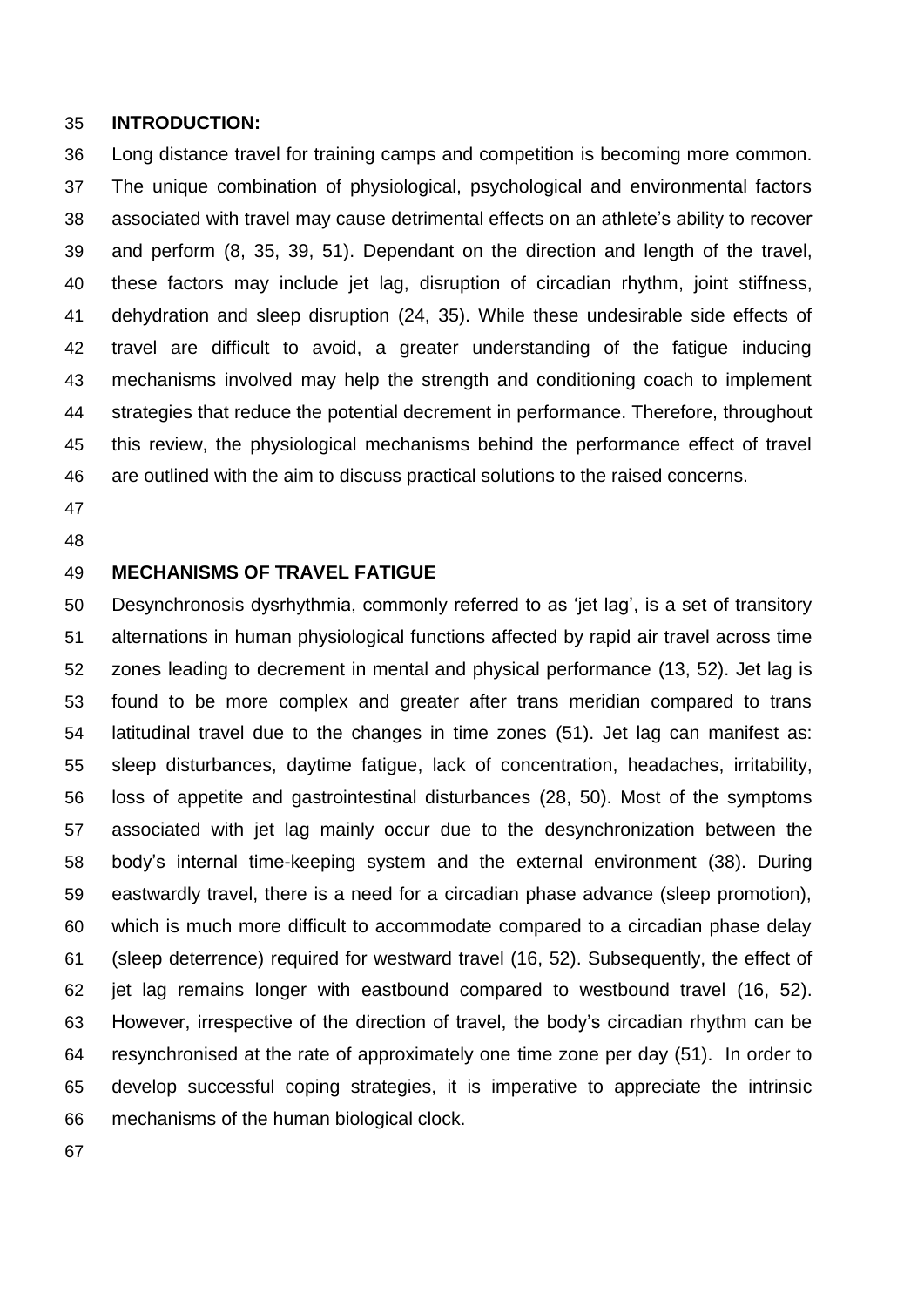The circadian rhythm is governed by a 24-hour solar cycle which maintains both endocrine and metabolic processes. The endogenous mechanism that regulates circadian rhythm in humans is the superchiasmatic nuclei of the anterior hypothalamus (24). The circadian system is composed of the central oscillator located at the base of the hypothalamus and peripheral oscillators found in other areas of the hypothalamus and the endocrine system (20). The central oscillator is affected by the peripheral oscillators' feedback from environmental stimuli (24, 38). A disruption in the signal from the external environment can cause desynchronization (between central and peripheral oscillators) affecting body temperature, cardiovascular function, ventilation, gastrointestinal function, mood states and hormonal secretion (3). One important behaviour that affects normal physiological function is the sleep-wake cycle. The sleep-wake cycle is regulated by the hormone melatonin, secreted from the pineal gland. The secretion of melatonin is inhibited by exposure to natural light and, therefore it peaks during the hours of darkness (2, 31, 35). Core body temperature also works on a 24-hour cycle (35), peak body temperature is reached around 18:00 hrs before dropping to its lowest (nadir) during sleep (28). This decrease in core body temperature also coincides with increase in melatonin secretion causing a rise in endogenous melatonin levels and prompt sleep onset (12). This demonstrates a strong relationship between the circadian rhythms of melatonin secretion, sleep propensity, and the body's thermoregulation, all of which can be disrupted by rapid air travel across multiple time zones.

 After travelling across several time zones, the delay in resynchronizing body's sleep- wake cycle according to environmental light-dark cycle of the new location induces sleep deprivation (37, 45). Although everyone will experience sleep deprivation induced by jet lag, the intensity and duration of this will depend on the number of time zones crossed, the direction of travel, sleep during traveling, local circadian time cues and individual tolerance levels (38). The departure time from the original location and arrival time at the destination may also have some influence on jet lag symptoms. In a study involving 85 participants travelling eastward crossing 10 time zones, evening departures/early morning arrivals had twice as much total sleep during flight compared to early morning departure/midday arrivals (49). However, early morning departure/midday arrival participants suffered fewer jet lag symptoms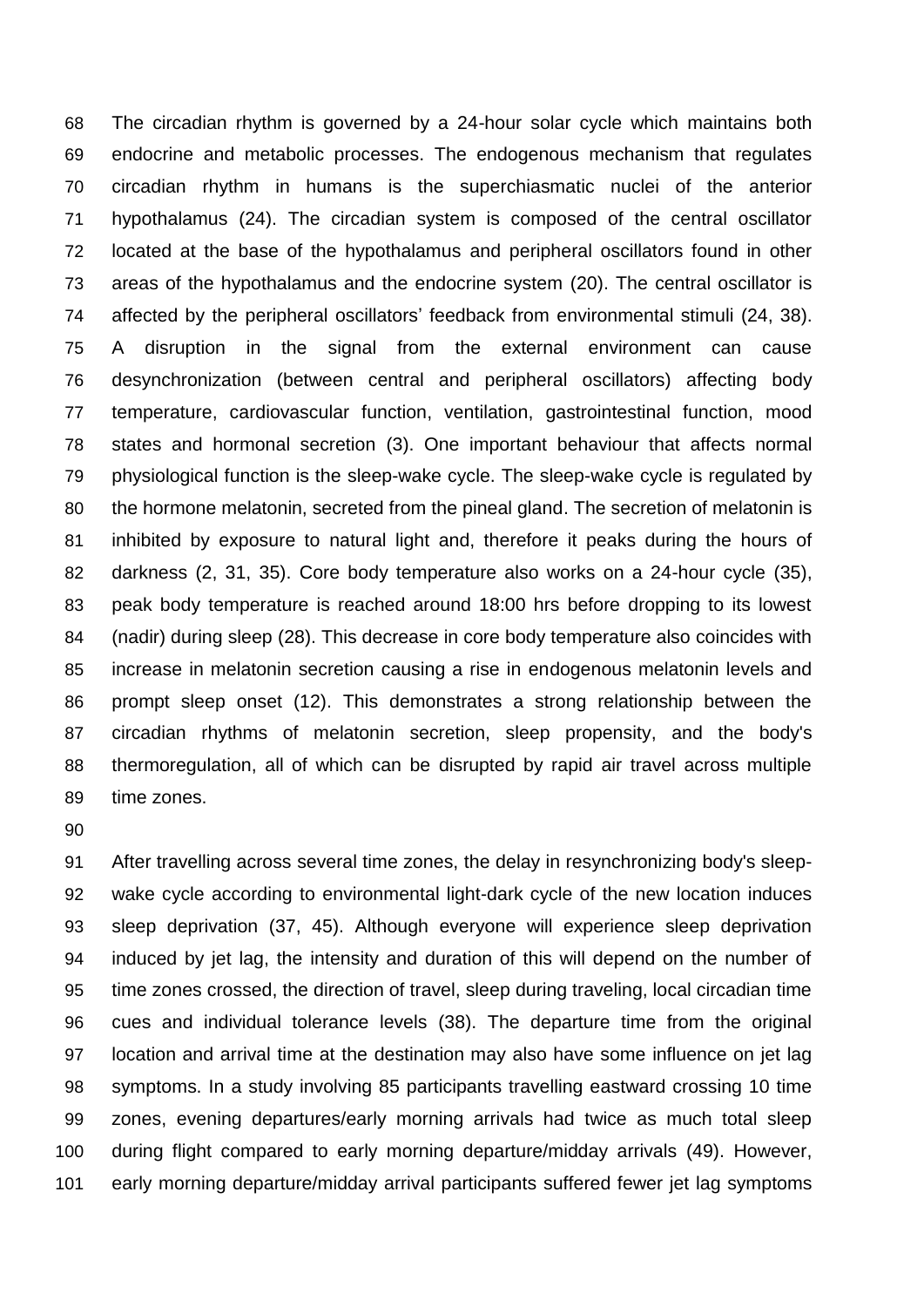and less fatigue compared to their evening departures/early morning arrivals counterparts (49). It was proposed that early morning departure/midday arrivals enabled normal sleep quality (i.e., use of own bed during the night prior to departure) reducing the symptoms of jet lag. Whereas the evening departures/early morning arrivals reduced sleep quality due to the need to attempt sleep during travel (49). Although jet lag symptoms are the predominant factors contributing to fatigue in a travelling athlete, additional contributors include, stress from delays and detours, joint stiffness and muscle cramps from prolonged sitting in restricted postures (35, 36, 50)**.** Therefore, symptoms of travel fatigue should be monitored and managed to ensure optimal performance and well-being. Support staff should therefore plan and implement appropriate strategies to alleviate these unfavourable scenarios.

- 
- 

### **IMPACT OF SLEEP DEPRIVATION ON PERFORMANCE**

 Sleep deprivation causes diurnal sleepiness, depressed mood, insomnia and declined mental performance (24). While sleep deprivation may be associated with 118 jet lag, it is possible that travel such as trans longitudinal journeys have lesser effect on circadian rhythms, but do cause sleep deprivation if travel occurs overnight and sleep patterns are compromised. Although compelling evidence is lacking or inconsistent, some recent studies have reported the importance of adequate sleep in athletic performance. Skein et al., (42) reported diminished muscle glycogen levels and reduced intermittent sprint performance (15m sprint every minute for 50 minutes) with 30 hours of sleep deprivation in male team-sport athletes. Recently, Fowler, Duffield and Vaile (17) demonstrated that 24 hours of simulated international air travel had a negative effect on aerobic performance (Yo-Yo Intermittent Recovery Test Level 1) yet no impact on counter-movement jump (CMJ) (17). Results of this research suggest that maximal exertion or fatiguing aerobic tasks (intermittent sprint and Yo-Yo tasks) may be impacted to a greater degree when athletes experience a reduction in quality and quantity of sleep. Interestingly, Blumert et al., (9) investigated the effects of 24 hours of sleep deprivation in college-level weightlifters and found no differences in snatch, clean and jerk, front squat, total volume load, or training intensity. However, the authors reported negative mood disturbances among the weightlifters after acute sleep loss, indicating some psychological effects of sleep deprivation (9).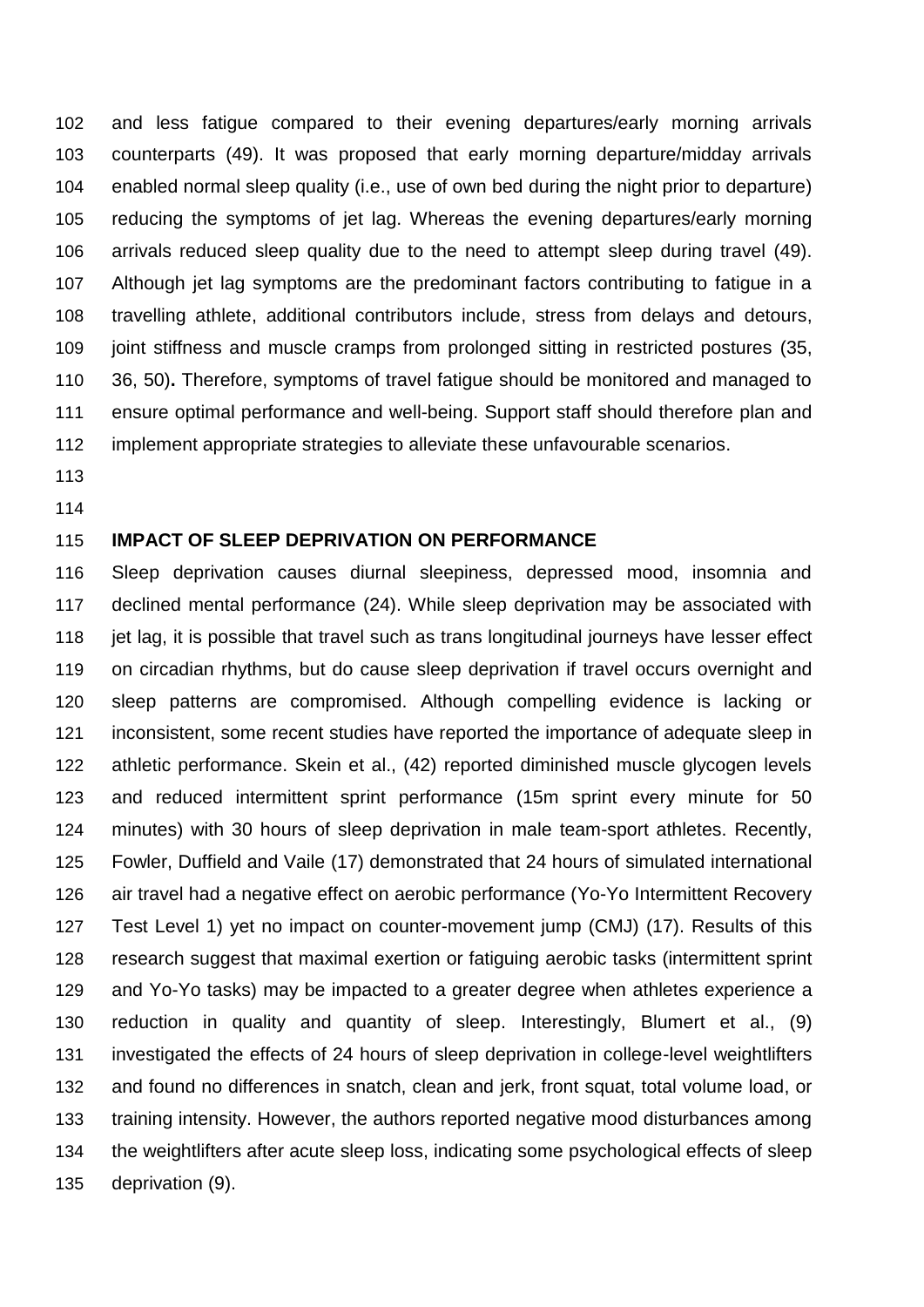While results of this research indicate no performance decline, factors such as negative mood, may be exasperated in team environments where unity and organization are important for success and may provide further explanation of athlete motivation towards tasks requiring maximal aerobic exertion (17). This theory may be supported by the findings of Mah, Mah, Kezirian and Dement (27) who studied the effects of extended sleep in athletic performance among male varsity basketball players. The study reported reduced mood disturbances (tension, depression, anger and confusion), increased vigour, reduced fatigue and significant performance changes (faster sprint times and improved free throw shooting accuracies), following 145 an extended sleep of (507.6  $\pm$  78.6 minutes) per night compared to their regular 146 sleep duration (400.7  $\pm$  61.8 minutes per night). Furthermore, Waterhouse et al., (48) reported improved alertness, mental, and physical performance following a 30- minute nap compared to no nap. The performance tests included short-term memory, visual choice reaction time, handgrip strength and sprint performance (48). Results indicate that a short 30-minute nap produced significant improvement in sprint performance and visual choice reaction accuracy, but no improvement in hand grip strength or average reaction times compared to the no nap condition (48). Therefore, daytime fatigue and sleep deprivation may be considered as the key drivers that impact performance by causing impairments in cognitive function and decreased motivation (24).

 Monitoring and managing the sleep-wake cycle of a travelling athlete is vital for maintaining optimal performance as it appears athletes require adequate sleep for optimizing physiological and psychological recovery and sports performance (7). However, the effect of sleep deprivation on performance is specific to the required task as a negative impact has been reported on aerobic performance, sprint performance and free-throw shooting, but not on CMJ and weightlifting performance (9, 17, 27).

#### **NUTRITIONAL CHALLENGES**

 From a nutritional perspective, the challenge for strength and conditioning coaches is that travel may often create an enhanced likelihood of inadequate nutritional intake and subsequent decrements in performance at a time where performance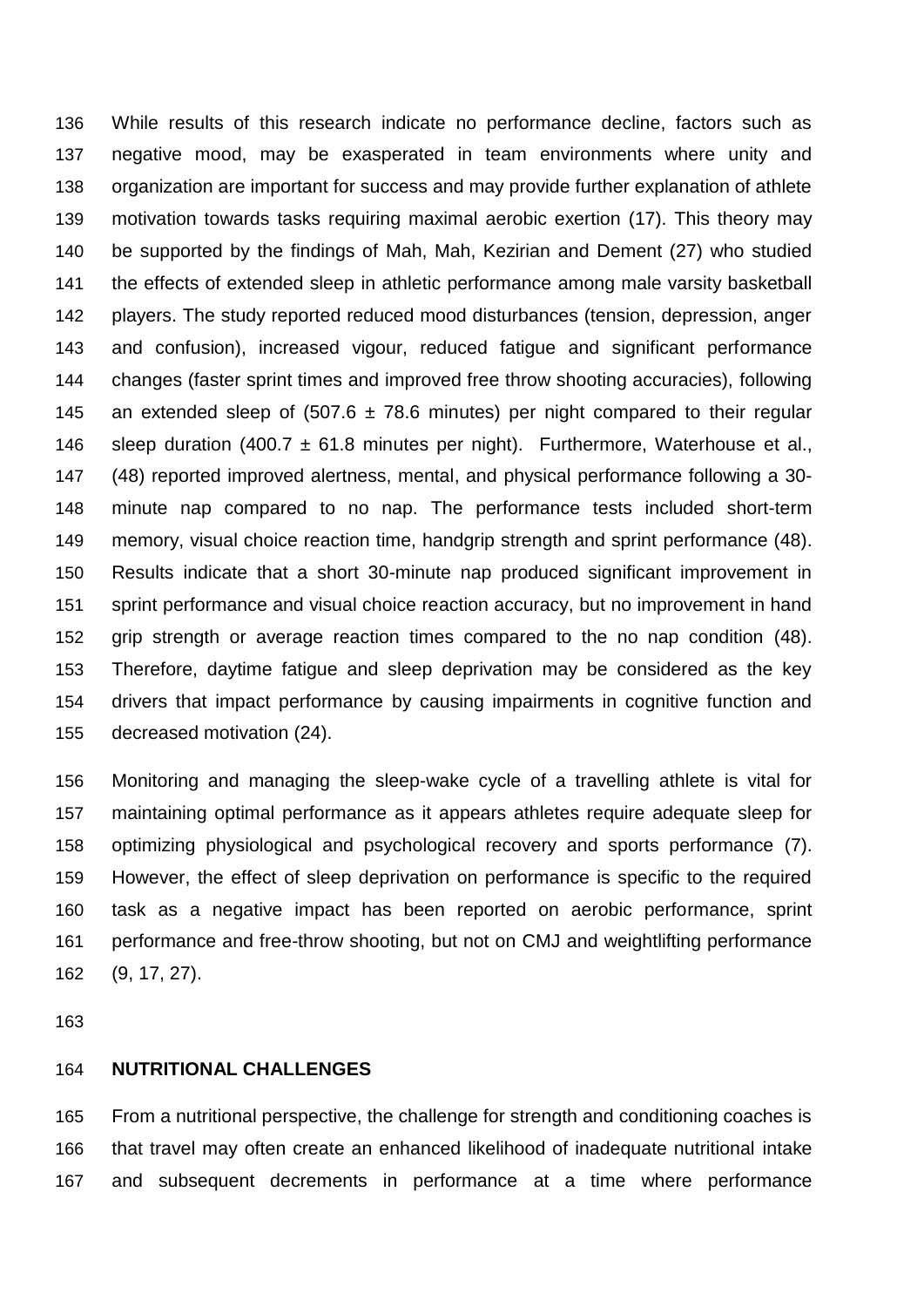implications are most significant (6, 33). Challenges may include limited access to the individual's habitual food types and food quantities; necessitating a reliance on food provided by hotels and restaurants. These may not sufficiently meet the daily nutritional requirements of the individual or may provide buffet style options, encouraging over-eating. Gastrointestinal illnesses are also more likely due to exposure to food and water with differences in hygiene standards. Some evidence suggests that more than half of athletes who travel internationally develop diarrhoea with primary sources of bacterial pathogens coming from food or water (18). The journey itself may also facilitate dehydration due to the dry air of flight cabins, which should be monitored throughout the travel process (36, 50).

#### **COPING STRATEGIES**

 Minimizing the potential decrement in athletic performance caused by travel requires comprehensive management by both athletes and support staff. Educating the athlete on fundamental circadian rhythm responses and appropriate pre, during and post travel activities could influence athlete's awareness and behaviour during travel. Although limited, some research has attempted to provide some guidance in managing travel fatigue in athletes. The leading cause of circadian rhythm disruptions is the transition between time-zones and hence most of these strategies subsequently target resynchronization of circadian rhythms. However, if the length of stay at the new destination is short (< 3 days), it is recommended to maintain behavioural patterns to coincide with the original 'home' time (50). Also, if less than 3 time zones are crossed, then the jet lag symptoms are less severe, and hence, coping strategies differ compared to travel across 3+ time zones (50). Since the normal cycle of the human circadian rhythm is slightly longer than 24 hours, we have a natural tendency to accommodate lengthening of time zone (Westward) than shrinking (Eastward) and as such, coping strategies are based on the direction of travel and the number of time zones crossed (34, 39). Therefore, while the severity of jet lag symptoms increase in Eastward travellers after crossing 3 or more time zones, in Westward travellers this increase may occur when crossing 4 or more time zones (Figures 1 and 2). During planning, it is recommended that, if possible, at least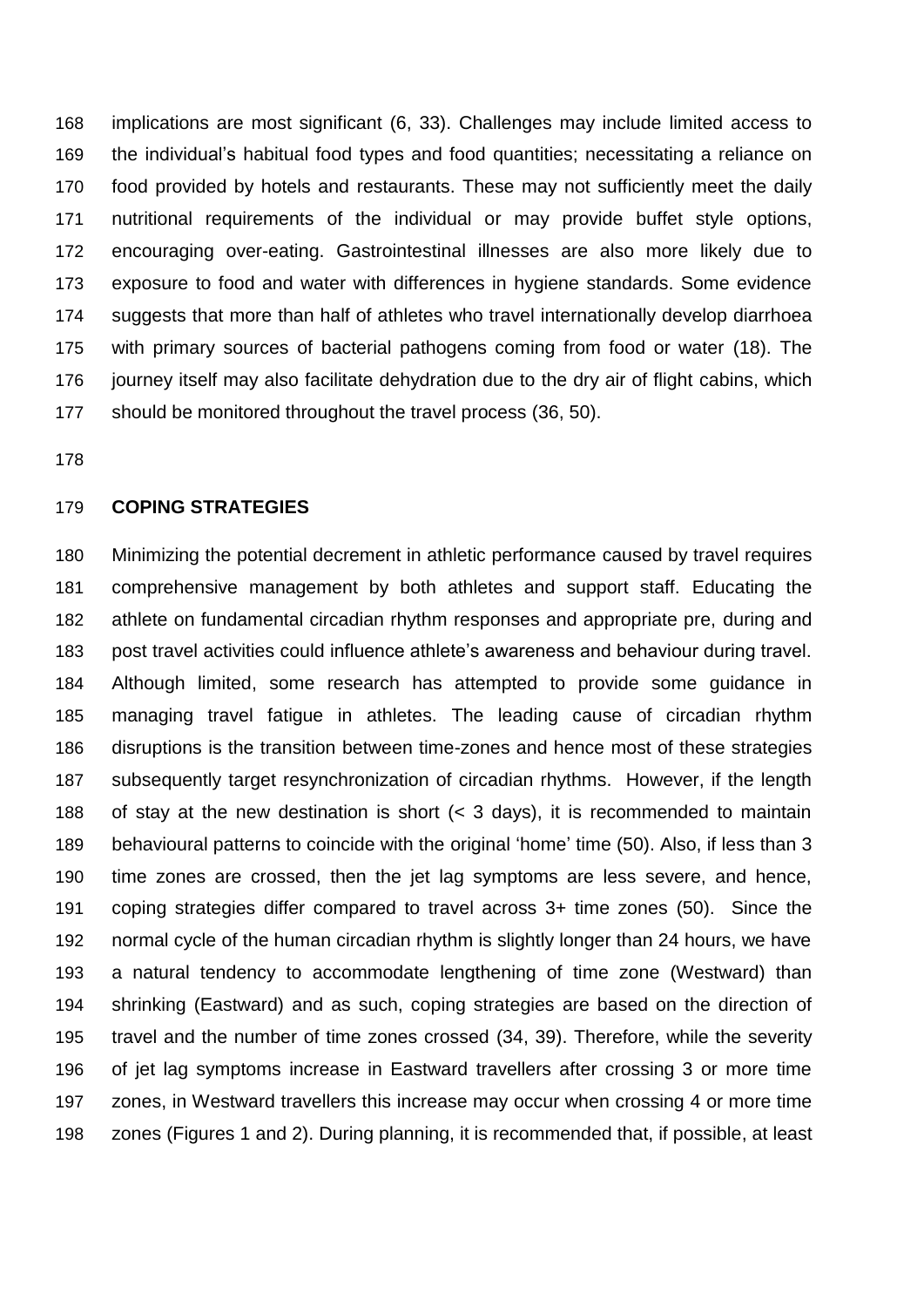one day per time zone should be allowed before competition for resynchronization of the internal body clock (48).

#### *Managing Light Exposure*

 Upon arrival, depending on the timing, intensity and duration, exposure to bright light (especially natural light) can advance or delay the circadian phase (30). Since melatonin secretion is inhibited on exposure to bright light and increased during darkness, allowing or restricting light exposure would seem an ideal pre-requisite for altering melatonin secretion to suit circadian phase delay or advance, respectively. It has been demonstrated that fluorescent and blue light can also be used to effectively supress melatonin as they simulate the photic environmental stimuli associated with daytime light (14). For example, Wright, Lack and Partridge (53) found that different light-emitting diodes were effective in supressing melatonin, with the blue/green diode being more effective than any others. Desan, et al., (15) found that the Litebook light-emitting diode light therapy (which uses shortwave blue light) was an effective device for treatment of seasonal affective disorder, which could also be repurposed for extending melatonin suppression. Recently, intermittent transcranial light has also been researched, where exposure to bright light via the ear canal (4 x 12 minute per day) has been shown to have a positive effect on overall subjective jet lag symptoms after cumulative days of treatment (23), but no effect on circadian phase shifts after acute and short term treatment of 1 x 12 minute exposure (10). The exact physiological mechanisms are currently not understood, although transcranial bright light has been shown to have no effect on melatonin secretion yet a positive effect on brain (32, 43) and psychomotor function (47). Some practical guidelines from the literature on managing light exposure are provided in behavioural management plan (Figures 1 and 2).

 However, timing of bright light is critical as the direction of the circadian system shift is dependent on the circadian phase and the timing of the core body temperature nadir. Subsequently, eastwardly travellers should avoid bright light before body temperature nadir occurs and seek bright light after (50). This becomes more and more challenging for eastwardly travellers as the number of time zones crossed increases. Dark goggles can be used to reduce exposure to bright light and induce melatonin secretion. Sasseville, Paquet, Sévigny and Hébert (40) found that blue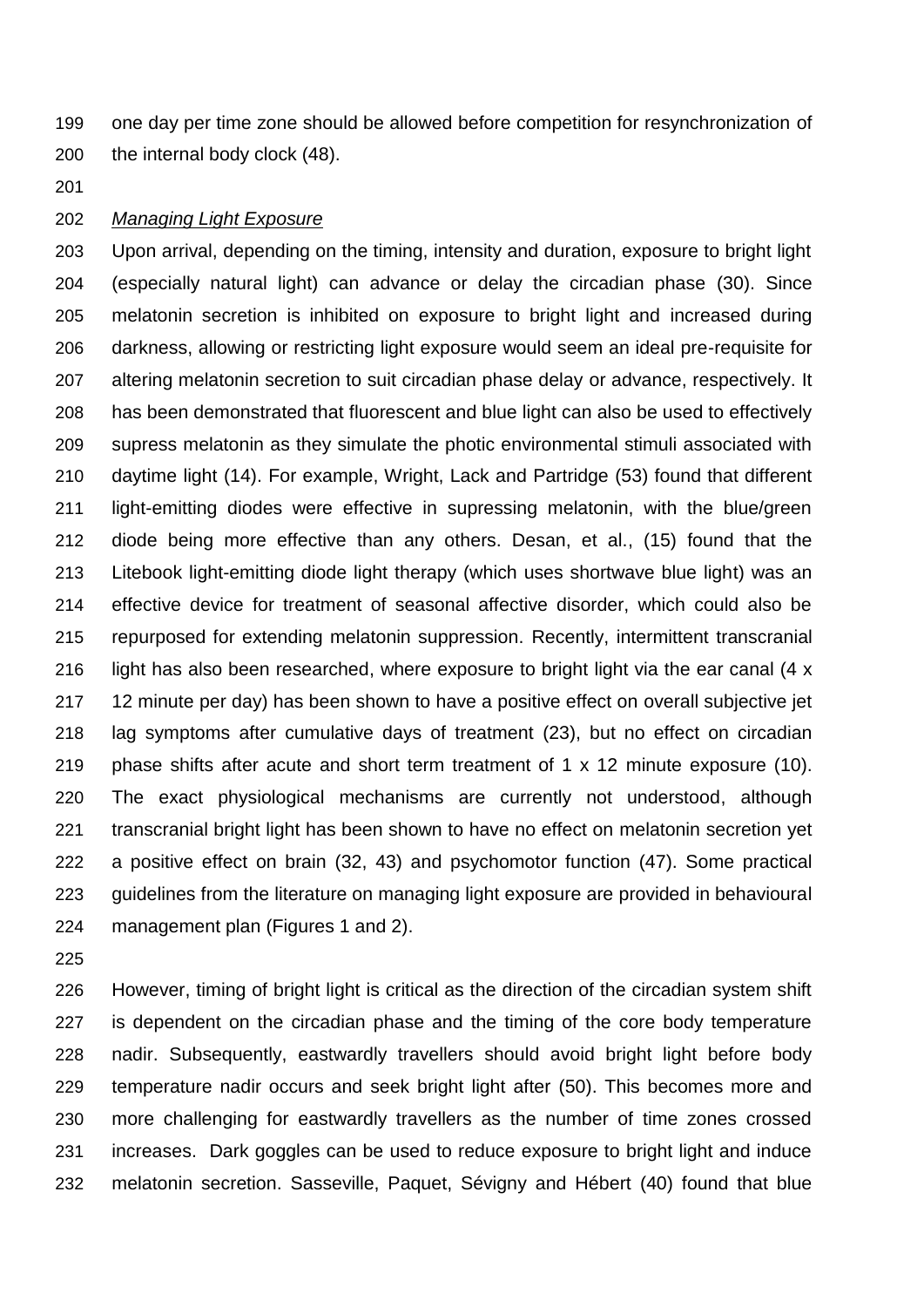blocker glasses significantly impede the capacity of bright light to suppress melatonin. Similarly, research carried out on night shift workers reported that wearing dark goggles during the morning commute to reduce light exposure has enabled adaptive circadian phase resetting (37). Such a critical stimulation of melatonin secretion can help increase the levels of endogenous melatonin, resulting in promotion of sleep propensity that is required to advance the circadian phase.

### *Coping with and Avoiding Sleep Deprivation*

 Sleep deprivation can have negative effects on athletic performance (17, 42) and can occur from both sleep loss during travel (overnight flights) and jet lag (the need for circadian phase advance or delay). Therefore, coping strategies to alleviate and avoid this deprivation are of high importance. When planning trans meridian travel, depending on the direction, pre-flight practices such as adjusting bedtime by 1 or 2 hours, 1 to 2 days prior to travel are recommended to promote partial adaptation to a new time zone (34) (Figures 1 and 2). Also, if possible, to mitigate travel fatigue by reducing sleep cycle interference, plan early morning departure and afternoon arrivals, which will enable the next night's sleep sooner compared to evening departures/early morning arrivals (49). In order to reduce the negative effects of the travel process, it is recommended that sleep during travel is maximized (29, 34, 39). Behavioural recommendations such as, keeping the cabin window shades down, turning the cabin lights off until an hour prior to arrival (29) and ensuring good sleep hygiene (avoiding caffeine, nicotine, food and brain stimulating activities) (7), can all be used to reduce sleep interference and reduce travel fatigue. These sleep hygiene recommendations should also be followed prior to and after travel to help reduce travel fatigue or to cause the desired circadian phase shift. Upon arrival, any athletes displaying symptoms of travel fatigue may be successfully managed using an appropriate napping strategy (48). Naps of less than 30 minutes are not susceptible to "sleep inertia", the fatigued state experienced upon waking from sleep (22). Moreover, short naps (< 30 minutes) have been reported to improve alertness and cognitive performance following restricted nocturnal sleep (22). Naps were also found to be more effective with prior caffeine intake followed by bright light and face washing (21).

### *Nutritional Recommendations*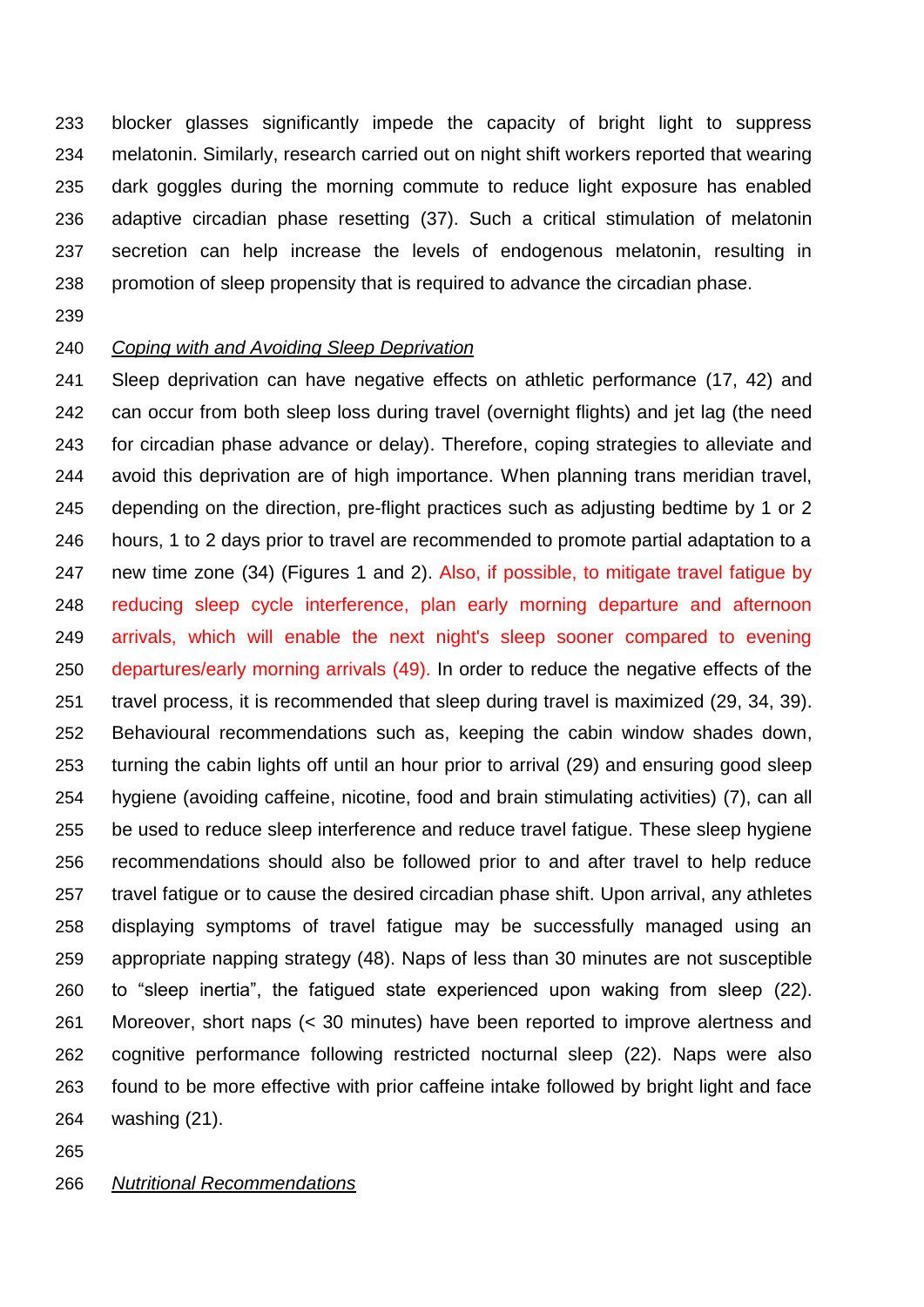Whilst travelling poses a number of nutritional challenges, many of these can be overcome prior to travel. Food requirements should be discussed with those who will provide catering at the new destination and during transit. If requirements are unable to be met then staff and athletes may need to travel with additional supplementation. During travel, the dry air circulated in flight cabins can increase the likelihood of dehydration, therefore special attention should be paid to athletes' fluid intake (36, 50). Upon arrival, if trying to adjust the circadian rhythm to the destinations time zone, meal times should coincide with that of the destination in order to aid circadian phase advances or delays (36). In order to minimize the risk of gastrointestinal illness, athletes should seek to avoid drinking local water (including ice cubes and water for brushing teeth) and the consumption of raw foods or those that may have been washed in contaminated water. Additionally, the adoption of good personal hygiene practices (i.e. frequent hand-washing, hand-sterilizers etc.) will also help to minimize the risk of illness and diarrhoea. Travelling athletes are often directed to avoid the intake of caffeinated beverages due to concerns regarding the potential diuretic effects of caffeine. However, whilst the general consensus of evidence suggests that moderate amounts of caffeine have minimal impact upon overall hydration status (1)**,** athletes should nonetheless avoid the consumption of caffeinated beverages due to the purported impact upon wakefulness and interference with the adjustment of circadian rhythms. Burke et al., (11) recently demonstrated that caffeine ingestion caused ~3 hour delay in the circadian melatonin rhythm, which could potentially induce poorer sleep quality and greater lethargy. Similarly, there is evidence that alcohol intake can also disturb normal sleep patterns (19) and should subsequently be avoided.

## *Clothing, Exercise and other Behavioural Changes*

 Timed exercise, appropriate clothing, and seating arrangements are hypothesized to reduce fatigue in a travelling athlete (30, 35). When possible, periods of mobilization should be practiced to promote blood flow and reduce the risk of venous thromboembolism, joint stiffness and muscle cramps that could result from long periods of inactivity during travel (5, 30, 41). Unfortunately, long haul flights do not provide the luxury of a 30-minute service stop. Thus, all activation and walking must be performed on the plane. In-flight activities such as simple stretching and mild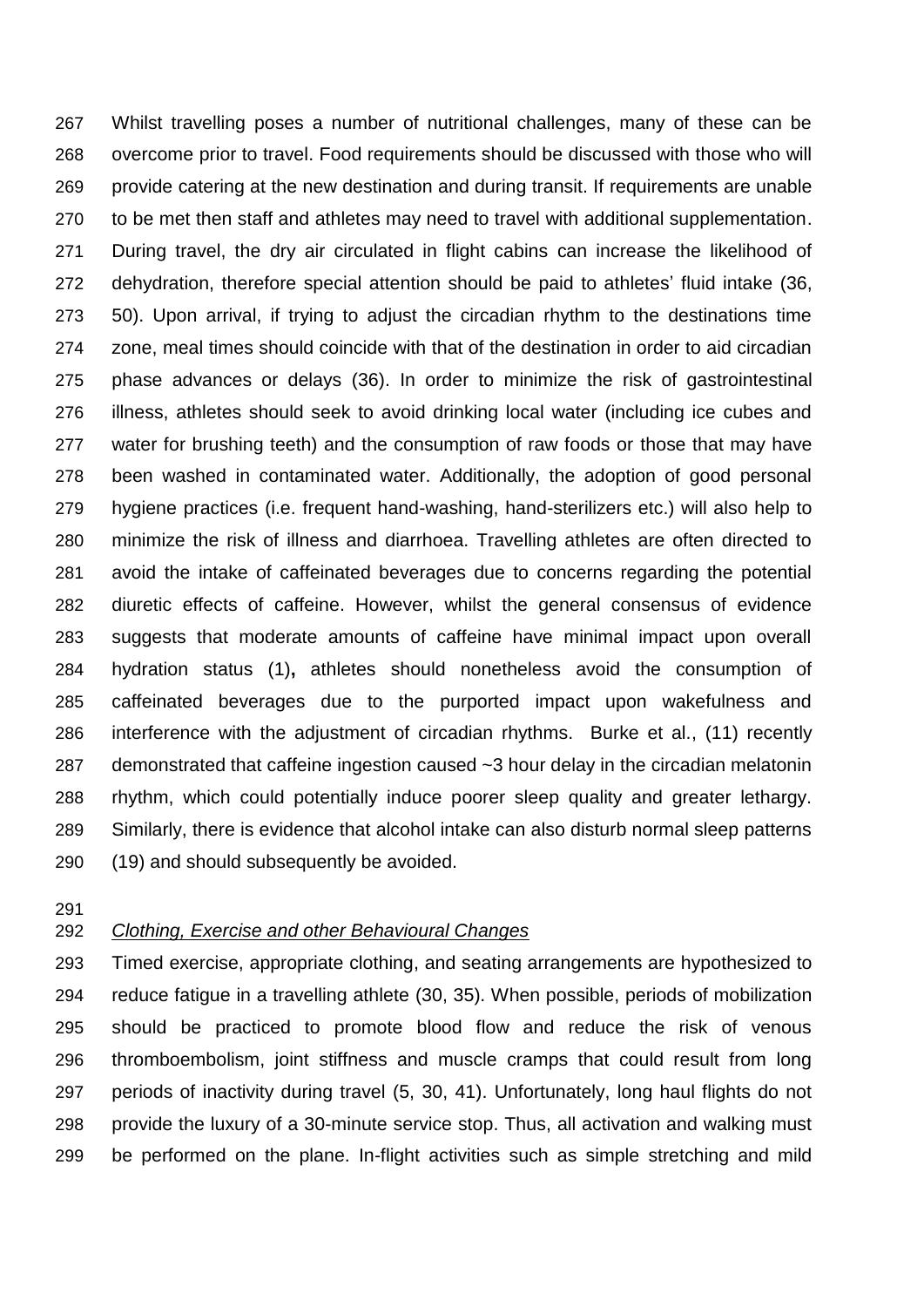isometric exercises while seated or walking in the cabin when it is safe to do so are recommended to reduce muscle stiffness, the risk for thrombosis and other discomforts associated with prolonged sitting (30). After arriving at the final destination, to benefit from exercise-induced circadian phase shifts, it is recommended to perform exercise early in the morning when body temperature is lowest to promote phase delays and in the evening to gain phase advances (30). However, some studies have reported that exercise might not reliably shift circadian rhythms, but could be beneficial for maintaining arousal levels post travel (25). Some guidelines on exercise and training a travelling athlete are compiled from the literature and produced in Figures 1 and 2.

 Compression garments have also been suggested to provide beneficial effects in alleviating discomfort and difficulties associated with prolonged sitting in a cramped position during travel (35). Belcaro et al., (5) and Scurr et al., (41) propose that compression stockings when worn below the knee can significantly reduce the risk of blood pooling and venous thromboembolism. Recently, nerve stimulation has also been studied where electrical stimulation of the peroneal nerve has been shown to increase blood flow to the lower leg (46), enhance venous return by up to 95% (26), and be more effective than both water-aerobic exercise and passive rest at reducing muscle pain in young soccer players (44). Furthermore, Beaven et al., (4) reported enhanced self-assessed energy levels and enthusiasm when electrostimulation was combined with compression garments, and an accelerated return of creatine kinase to baseline levels after rugby competition when compared to compression garments alone. Subsequently, it may be logical to assume that the use of electrical stimulation during travel would have both a physiological benefit as well as a psychological benefit. However, little research exists in relation to the use of electrical stimulation on physiological performance after travel or periods of prolonged sitting.

- 
- 

\*\*\*\* Insert FIGURE 1 here\*\*\*

\*\*\*\* Insert FIGURE 2 here\*\*\*

### **INDIVIDUAL CONSIDERATIONS**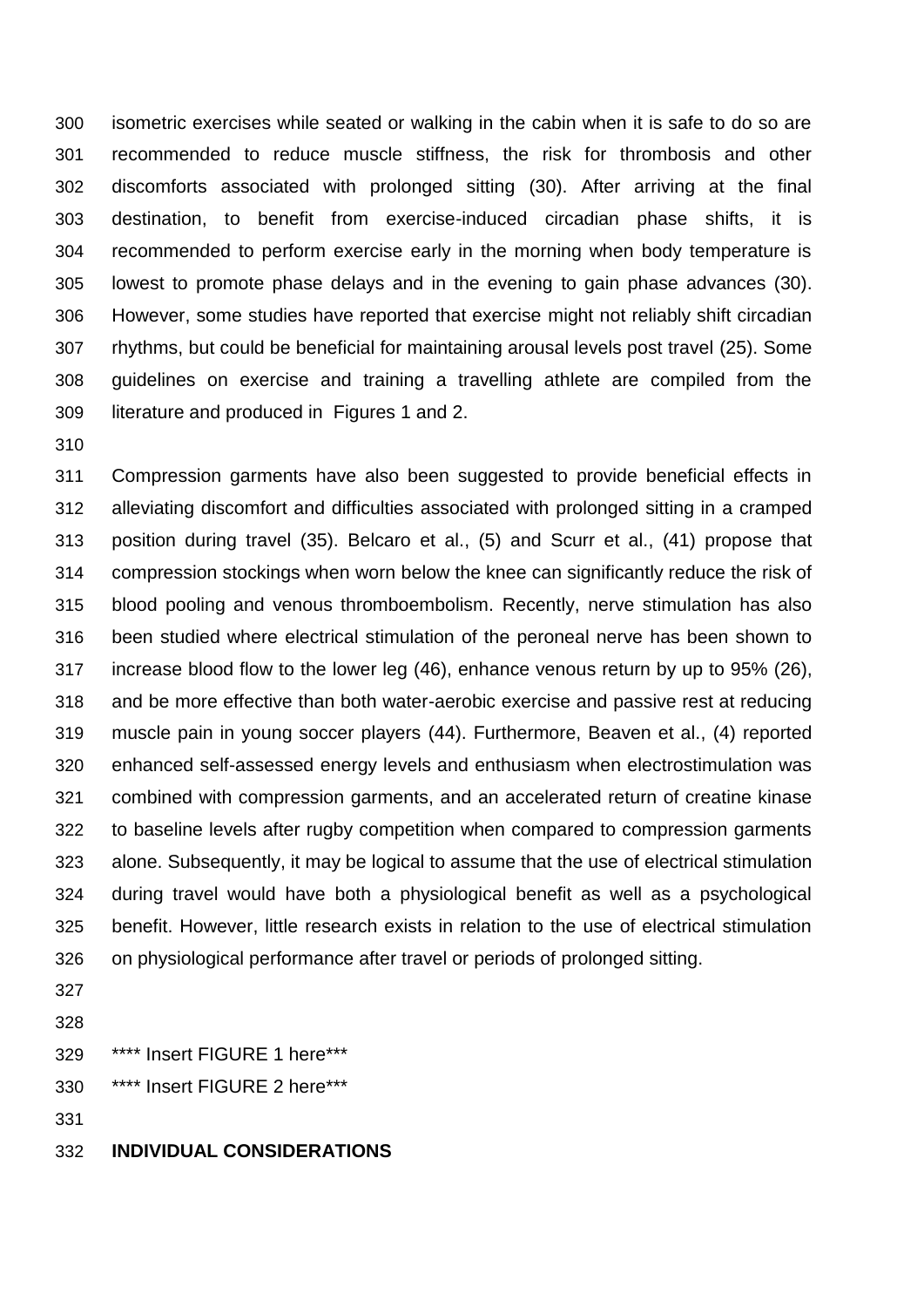Jet lag effects are influenced by a number of individual differences in people and these range from chronotype, age, fitness levels and adaptability of sleeping patterns (34). Chronotype refers to the behavioural manifestation of an individual's underlying circadian rhythms. A person's chronotype is the propensity for the individual to sleep at a particular time during a 24-hour period. Morning type people who retire early and arise early are less affected flying eastward, whereas evening type people who retire late and wake up late have less difficulty flying westward (25). The influence of age on travel-related circadian rhythm disruptions should also be considered while planning coping methods. While older (50+ years) individuals may be less affected by jet lag symptoms, sleep and alertness levels of middle-aged travellers (37-52 years) are greatly affected after travel, compared to 18 to 25-year olds (25). Physically fitter individuals should experience less difficulty with jet lag as they adapt 345 to travel and sleep disruption (51). Adaptability of sleeping patterns relates to an individual's ability to adjust their times of sleeping, and are influenced less by the conditions in which they sleep. It is proposed that these factors would lessen the impact of jet lag on an individual who undertakes long haul travel (48). Further experimental support is required to verify these predictions and the impact these factors have upon individuals and their response to prolonged travel. However, although these differences are smaller in an athletic population (34), knowing this information on individual sleeping habits and circadian rhythms would assist in planning appropriate interventions.

#### **Practical Applications**

 A travelling athlete creates unique challenges for strength and conditioning coaches in accomplishing effective total athlete management. However, awareness of the fundamental mechanisms of fatigue associated with travel and implementing recommended coping measures can provide some favourable outcomes. Available literature in this area suggests that a greater focus on strategic timings for sleep/nap, light exposure/avoidance and food/fluid intake can help alleviate the adverse effects of travel on physiological factors and athletic performance. Studies also propose that planned pre-travel adaptation measures, use of compression garments, timed exercise, practice of good personal hygiene and proper management of travel logistics (to avoid psychological stress and/or to gain from favourable departure & arrival timings) can be beneficial. In addition, further coping methods available to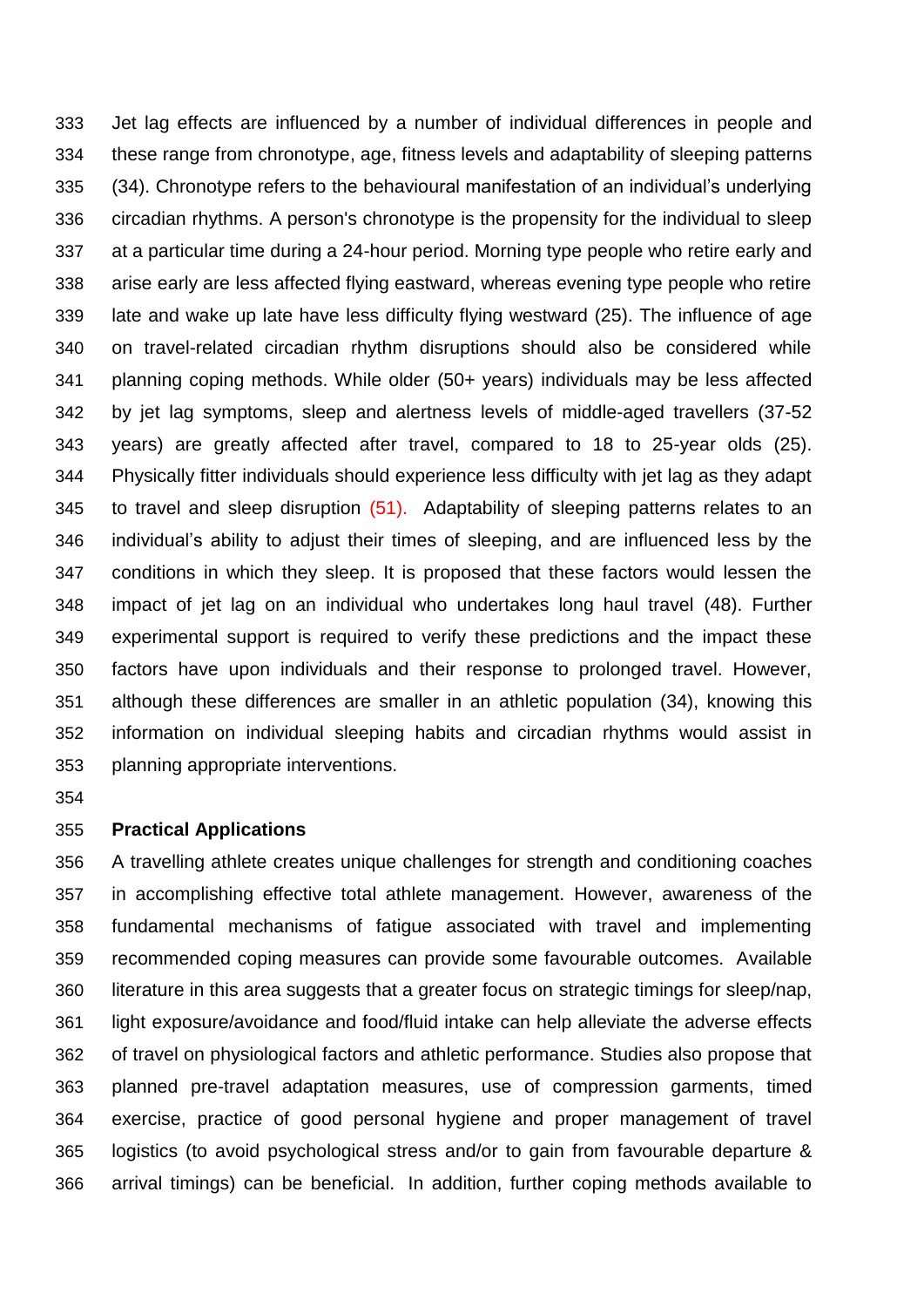| 367 | explore include nerve stimulation and transcranial light exposure, both of which      |
|-----|---------------------------------------------------------------------------------------|
| 368 | require further research. Finally, understanding and considering an athlete's age and |
| 369 | chronotype related differences can make the coping strategies more effective.         |

- 
- 
- 

## **FIGURE LEGEND**

- Figure 1. Coping strategies for Eastward Travellers
- Figure 2. Coping strategies for Westward Travellers
- 
- 
- 
- 
- 
- 
- 
- 
- 
- 
- 
- 
- 
- 
- 
- 
- 
- 
- 
- 
-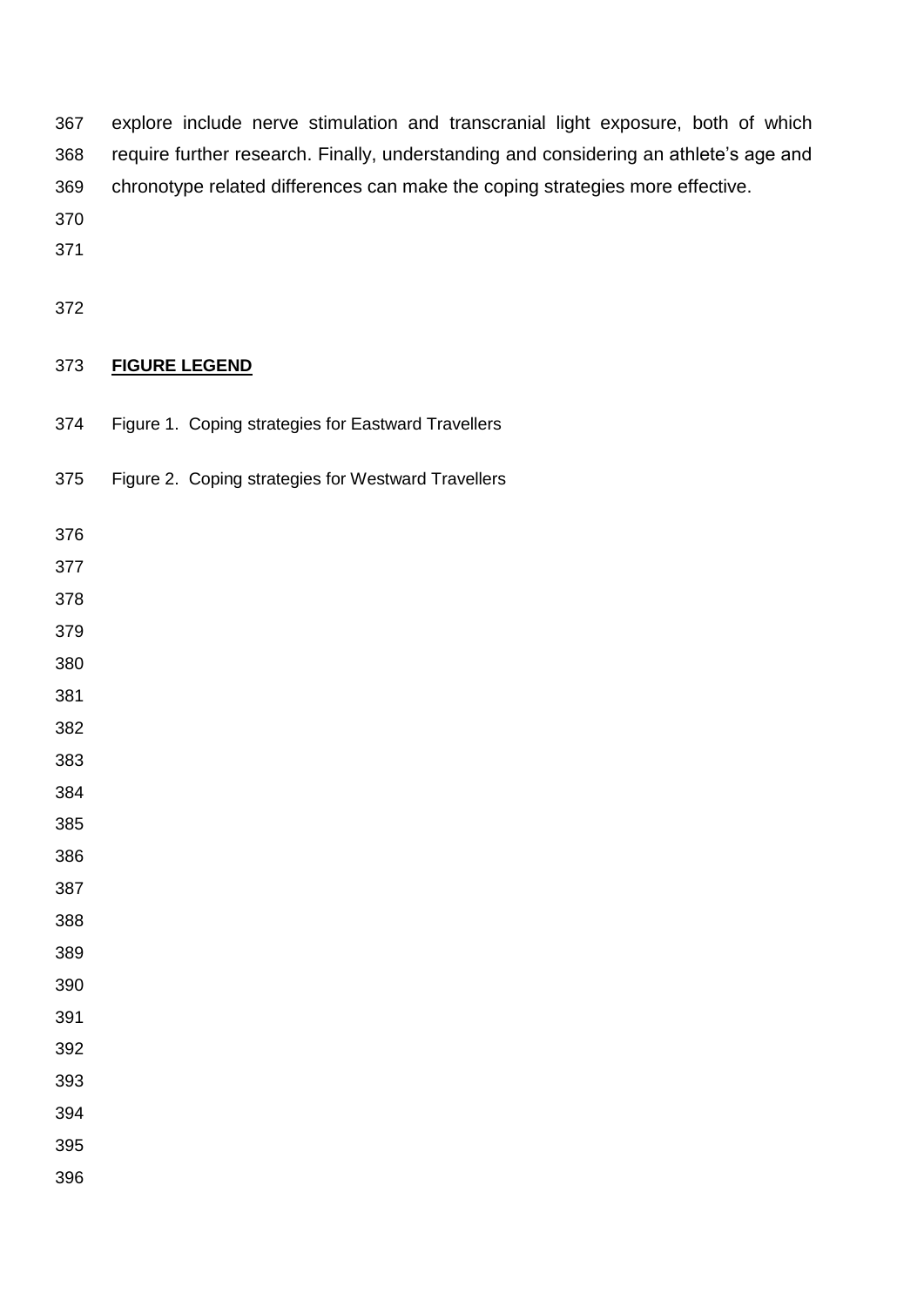### **REFERENCES**

- 1. Armstrong LE. Caffeine, body fluid electrolyte-balance, and exercise performance. *International Journal of Sport Nutrition and Exercise Metabolism* 12: 189-206, 2002.
- 2. Atkinson G, Drust B, Reilly T, and Waterhouse J. The relevance of melatonin to sports medicine and science. *Sports Med* 33: 809-831, 2003.
- 3. Atkinson G and Reilly T. Circadian variation in sports performance. *Sports Med* 21: 292-312, 1996.
- 4. Beaven CM, Cook C, Gray D, Downes P, Murphy I, Drawer S, Ingram JR, Kilduff LP, and Gill N. Electrostimulation's Enhancement of Recovery During a Rugby Preseason. *Intl J Sports Physiol & Perf* 8: 92-98, 2013.
- 5. Belcaro G, Geroulakos G, Nicolaides AN, Myers KA, and Winford M. Venous thromboembolism from air travel the LONFLIT study. *Angiology* 52: 369-374, 2001.
- 6. Below PR, Mora-Rodriguez R, Gonzalez-Alonso J, and Coyle EF. Fluid and carbohydrate ingestion independently improve performance during 1 h of intense exercise. . *Med Sci Sport Ex* 27: 200-210, 1995.
- 7. Bird SP. Sleep, Recovery, and Athletic Performance: A Brief Review and Recommendations. *Strength Cond J* 35: 43-47, 2013.
- 8. Bishop D. The effects of travel on team performance in the Australian national netball competition. *J Sci Med Sport* 7: 118-122, 2004.
- 9. Blumert PA, Crum AJ, Ernsting M, Volek JS, Hollander DB, Haff EE, and Haff GG. The acute effects of twenty-four hours of sleep loss on the performance of national-caliber male collegiate weightlifters. *J Strength Cond Res* 21: 1146-1154, 2007.
- 10. Bromundt V, Frey S, Odermatt J, and Cajochen C. Extraocular light via the ear canal does not acutely affect human circadian physiology, alertness and psychomotor vigilance performance. *Chronobiol Int* 31: 343-348, 2014.
- 11. Burke TM, Markwald RR, McHill AW, Chinoy ED, Snider JA, Bessman SC, Jung CM, O'Neill JS, and Jr. WK. Effects of caffeine on the human circadian clock in vivo and in vitro. . *Sci Transl Med* 7: 305ra146, 2015.
- 425 12. Cajochen C, Kräuchi K, and Wirz-Justice A. Role of melatonin in the regulation of 426 to human circadian rhythms and sleep. *J Neuroendocrinol* 15: 432-437, 2003. human circadian rhythms and sleep. *J Neuroendocrinol* 15: 432-437, 2003.
- 13. Chapman DW, Bullock N, Ross A, Rosemond D, and Martin DT. Detrimental effects of West to East transmeridian flight on jump performance. *Eur J Appl Physiol* 112: 1663-1669, 2012.
- 14. Chellappa SL, Steiner R, Blattner P, Oelhafen P, Götz T, and Cajochen C. Non- visual effects of light on melatonin, alertness and cognitive performance: can blue-enriched light keep us alert? *PloS one* 6: e16429, 2011.
- 15. Desan PH, Weinstein AJ, Michalak EE, Tam EM, Meesters Y, Ruiter MJ, Horn E, Telner J, Iskandar H, and Boivin DB. A controlled trial of the Litebook light-emitting diode (LED) light therapy device for treatment of Seasonal Affective Disorder (SAD). *BMC Psyc* 7: 1, 2007.
- 16. Flower DJ, Irvine D, and Folkard S. Perception and predictability of travel fatigue after long-haul flights: a retrospective study. *Avia Spac Enviro Med* 74: 173-179, 2003.
- 17. Fowler P, Duffield R, and Vaile J. Effects of simulated domestic and international air travel on sleep, performance, and recovery for team sports. *Scand J Med Sci Sports* 25: 441-451, 2015.
- 18. Halpern B and Keogh G. *The Hughston Clinic sport medicine book.* Media, PA: Wilkins & Wilkins., 1995.
- 19. Halson S. Nutrition, sleep and recovery. *European J Sport Sci* 8: 119-126, 2008.
- 20. Hastings M, O'Neill JS, and Maywood ES. Circadian clocks: regulators of endocrine and metabolic rhythms. *J Endo* 195: 187-198, 2007.
- 21. Hayashi M, Masuda A, and Hori T. The alerting effects of caffeine, bright light and face washing after a short daytime nap. *Clin Neurophysiol* 114: 2268-2278, 2003.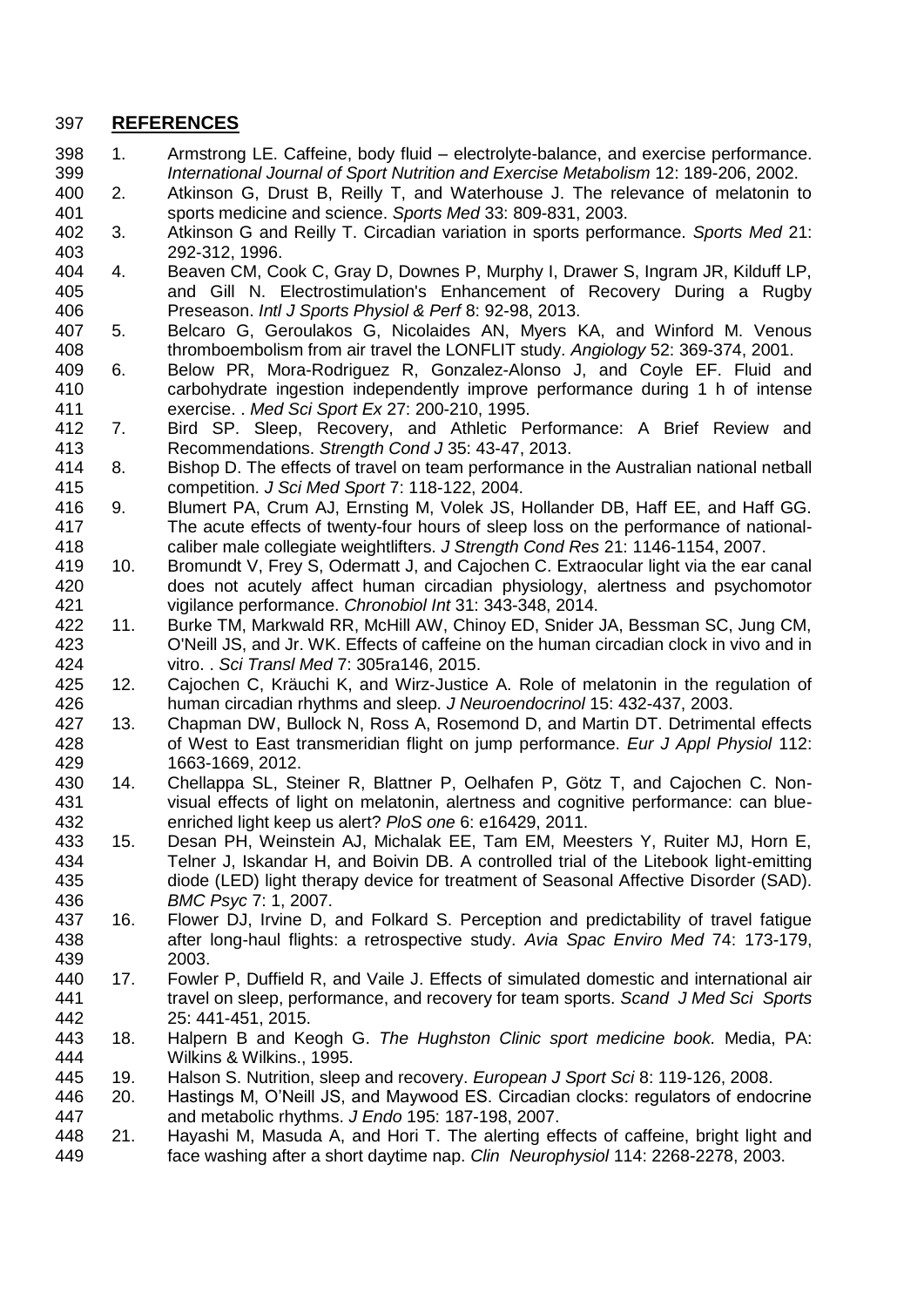- 22. Hayashi M, Motoyoshi N, and Hori T. Recuperative power of a short daytime nap with or without stage 2 sleep. *Sleep* 28: 829-836, 2005.
- 23. Jurvelin H, Jokelainen J, and Takala T. Transcranial bright light and symptoms of jet lag: a randomized, placebo-controlled trial. *Aeros Med Hum Perf* 86: 344-350, 2015.
- 24. Leatherwood WE and Dragoo JL. Effect of airline travel on performance: a review of the literature. *Br J Sports Med* 47: 561-567, 2013.
- 25. Lee A and Galvez JC. Jet lag in athletes. *Sport Health Multidisc Appr* 4: 211-216, 2012.
- 26. Lepar G, Morrissey M, and Cywinski J. Effect of neuromuscular electrical stimulation on foot/ankle volume during standing. *Med Sci Sports Exer* 35: 630-634, 2003.
- 27. Mah CD, Mah KE, Kezirian EJ, and Dement WC. The effects of sleep extension on the athletic performance of collegiate basketball players. *Sleep* 34: 943, 2011.
- 28. Manfredini R, Manfredini F, Fersini C, and Conconi F. Circadian rhythms, athletic performance, and jet lag. *Br J Sports Med* 32: 101-106, 1998.
- 29. Meir R. Managing Transmeridian Travel: Guidelines for Minimizing the Negative Impact of International Travel on Performance. *Strength Cond J* 24: 28-34, 2002.
- 30. O'Connor PJ, Youngstedt SD, Buxton OM, and Breus MD. Air travel and performance in sports. Federation Internationale de Medecine du Sport, Position Statement 2004. Available at: [http://www.fims.org/knowledge/position-statements/.](http://www.fims.org/knowledge/position-statements/) Accessed August 1, 2015.
- 470 31. Pandi-Perumal SR, Srinivasan V, Maestroni G, Cardinali D, Poeggeler B, and Hardeland R. Melatonin. *Febs J* 273: 2813-2838, 2006.
- 32. Persinger MA, Dotta BT, and Saroka KS. Bright light transmits through the brain: Measurement of photon emissions and frequency-dependent modulation of spectral electroencephalographic power. *World J Neurosci* 3: 10-16, 2013.
- 33. Rauch LHG, Rodger I, Wilson GR, Belonje JD, Dennis SC, Noakes TD, and Hawley JA. The effects of carbohydrate loading on muscle glycogen content and cycling performance. . *Int J of Sport Nut* 5: 25-36, 1995.
- 34. Reilly T. How can travelling athletes deal with jet-lag? *Kines* 41: 128-135, 2009.
- 35. Reilly T, Atkinson G, Edwards B, Waterhouse J, Åkerstedt T, Davenne D, Lemmer B, and Wirz-Justice A. Coping with jet-lag: a position statement for the European College of Sport Science. *Eur J Sport Sci* 7: 1-7, 2007.
- 36. Reilly T, Waterhouse J, Burke LM, and Alonso JM. Nutrition for travel. *J Sports Sci* 25: S125-S134, 2007.
- 37. Sack R, Auckley D, Auger R, Carskadon M, Wright K, and Vitiello M. Zhdanova IV. Circadian rhythm sleep disorders: Part I, basic prin-ciples, shift work and jet lag disorders. *Sleep* 30: 1460-1483, 2007.
- 38. Sack RL. The pathophysiology of jet lag. *Trav Med Infec Dis* 7: 102-110, 2009.
- 39. Samuels CH. Jet lag and travel fatigue: a comprehensive management plan for sport medicine physicians and high-performance support teams. *Clin J Sport Med* 22: 268- 273, 2012.
- 40. Sasseville A, Paquet N, Sévigny J, and Hébert M. Blue blocker glasses impede the capacity of bright light to suppress melatonin production. *J Pin Res* 41: 73-78, 2006.
- 41. Scurr JH, Machin SJ, Bailey-King S, Mackie IJ, McDonald S, and Smith PDC. Frequency and prevention of symptomless deep-vein thrombosis in long-haul flights: a randomised trial. *The Lancet* 357: 1485-1489, 2001.
- 42. Skein M, Duffield R, Edge J, Short MJ, and Mundel T. Intermittent-sprint performance and muscle glycogen after 30 h of sleep deprivation. *Med Sci Sports Exerc* 43: 1301- 1311, 2011.
- 43. Starck T and Nissil J. Stimulating brain tissue with bright light alters functional connectivity in brain at the resting state. *World J Neurosci* 3: 81-90, 2012.
- 44. Tessitore A, Meeusen R, Cortis C, and Capranica L. Effects of different recovery interventions on anaerobic performances following preseason soccer training. *J Strength Cond Res* 21: 745-750, 2007.
- 45. Thorpy MJ. Classification of sleep disorders. *Neurotherapeutics* 9: 687-701, 2012.